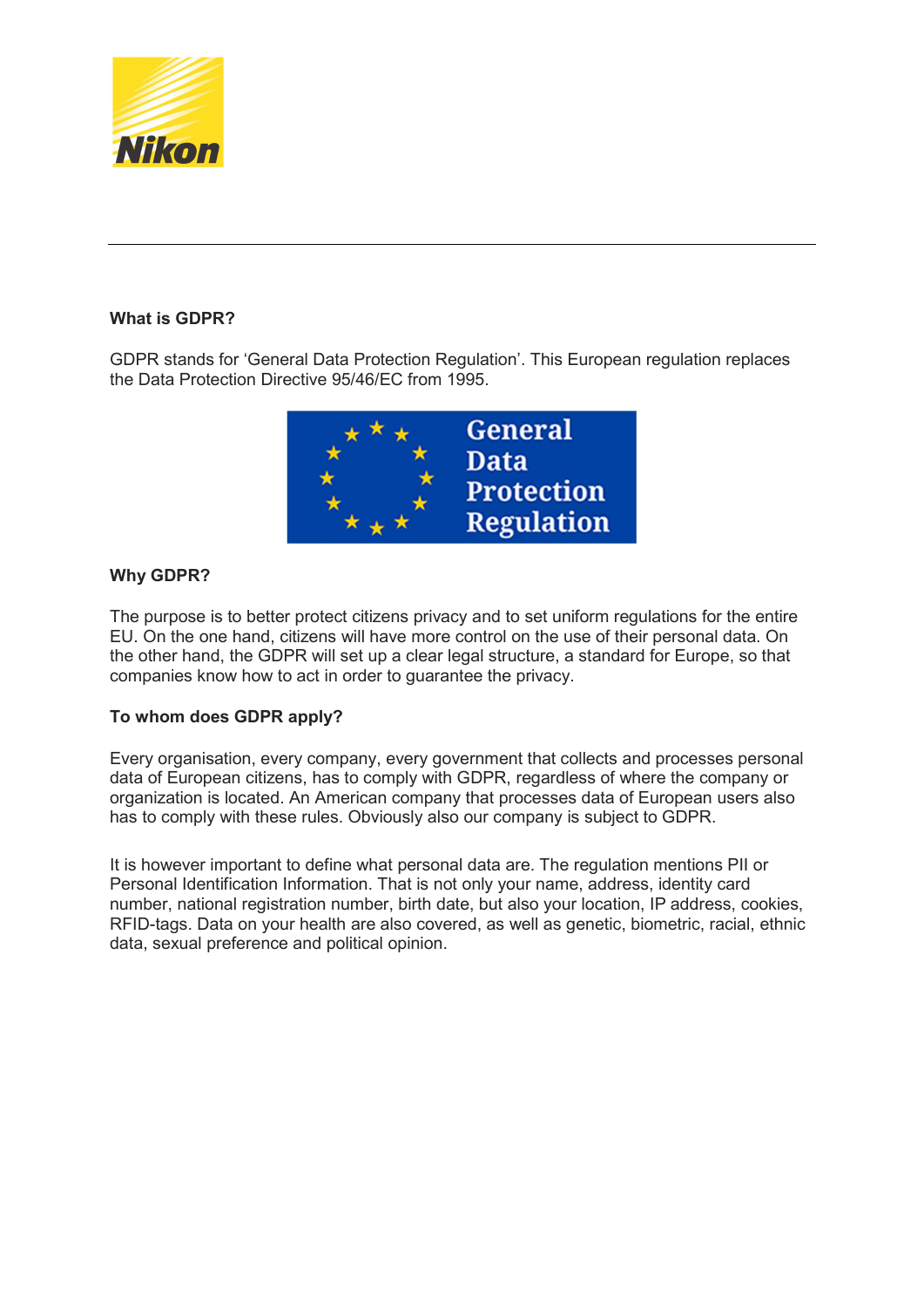

## What exactly does GDPR regulate?

In short, these are the principles:

- o The collection of data, online as well as offline:
	- $\circ$  The user must give explicit permission. I.e. no more pre-checked boxes (optout) to a newsletter or to receive commercial messages, but the user who must check the box himself (opt-in).
	- o There are however a few exceptions to the above principle: processing of personal data is possible without consent when so required for the performance of a contract with the user, for fulfilling a legal obligation, a task of public interest or for the protection of vital interests of the user or other natural persons.
	- o The data collector must specifically state which data are collected, and for what purpose.
	- $\circ$  The collected data may only be used for this purpose, and for a period that is consistent with that purpose.

### $\circ$  The storage of data

- $\circ$  Data have to be saved under a system that is designed to protect the data and to ensure the privacy.
- o Any breach of security of the data must be reported within 72 hours.
- $\circ$  The user has right to insight: he must be able to access the data, to consult, if necessary to correct, to have it removed, but also be able to transfer. The company must be able to submit an electronic copy of his private file.
- $\circ$  The user must also be able to revoke its permission at any time.

#### o Monitoring these data:

- $\circ$  Companies with more than 250 staff, must appoint a **Data Protection Officer**, who will supervise a correct execution of the GDPR-regulation. Nikon Metrology has no obligation to appoint a Data Protection Officer, except in Germany because of local regulations.
- $\circ$  In the different member states special supervising organisations ('Supervisory Authority') will be appointed to control ' GDPR-compliance. In Belgium, this supervision authorisation was given to the Privacy Commission.